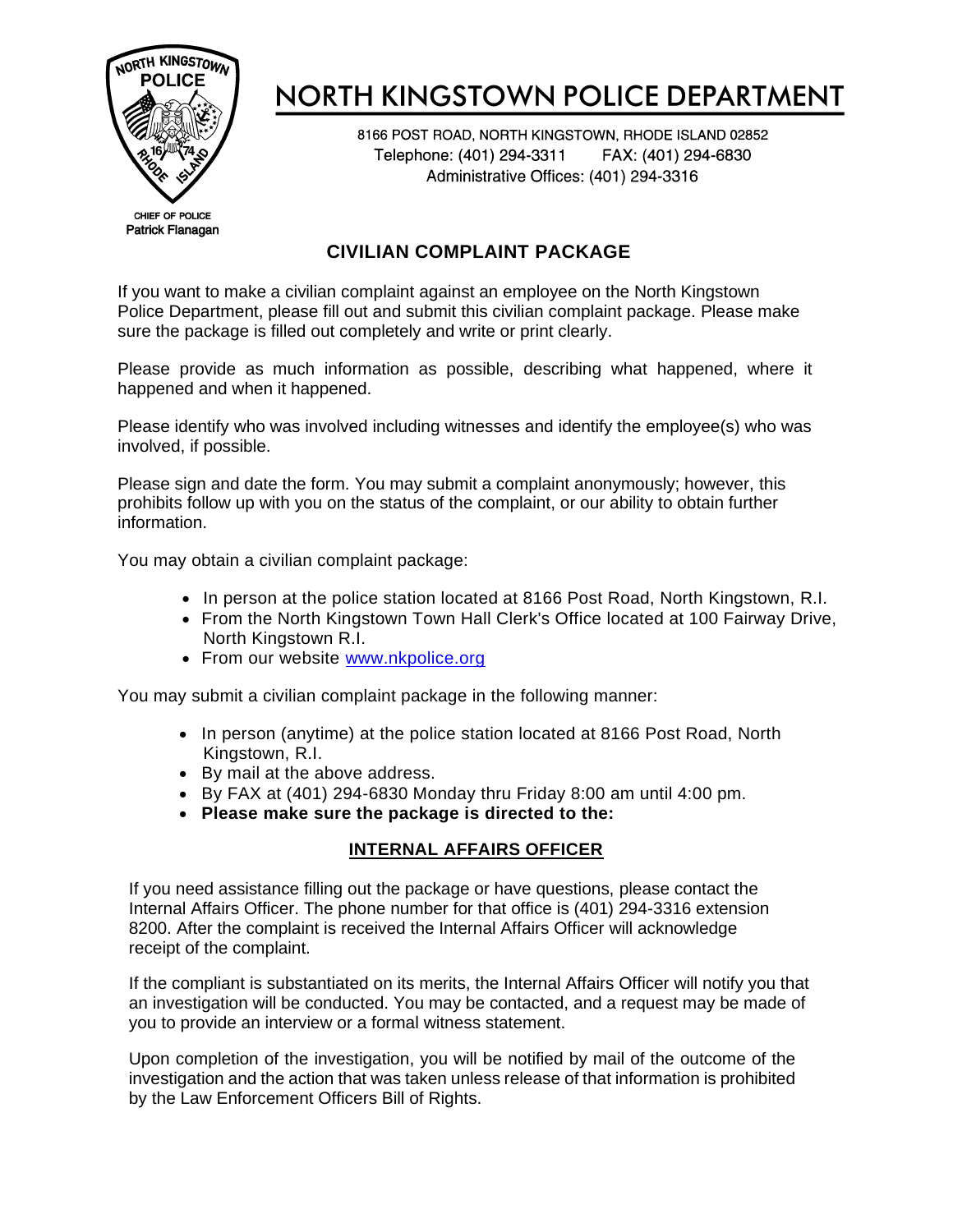### **North Kingstown Police Department Civilian Complaint Form**

| Date of Complaint: | Time of Complaint: |
|--------------------|--------------------|
|                    |                    |

## **COMPLAINT**

| Name:           | Date of Birth:  |  |  |
|-----------------|-----------------|--|--|
| Home Address:   |                 |  |  |
| Email Address:  |                 |  |  |
| Home Telephone: | Work Telephone: |  |  |
| Cell Phone:     |                 |  |  |

| <b>WITNESSES</b> |            |  |
|------------------|------------|--|
| $(1)$ Name:      |            |  |
| Date of Birth:   | Telephone: |  |
| Home Address:    |            |  |
| $(2)$ Name:      |            |  |
| Date of Birth:   | Telephone: |  |
| Home Address:    |            |  |

### **EMPLOYEES NAMED IN THE COMPLAINT (IF KNOWN)**

(Job description or other physical descriptors if needed)

| Rank/Name: | Badge Number: |
|------------|---------------|
| Rank/Name: | Badge Number: |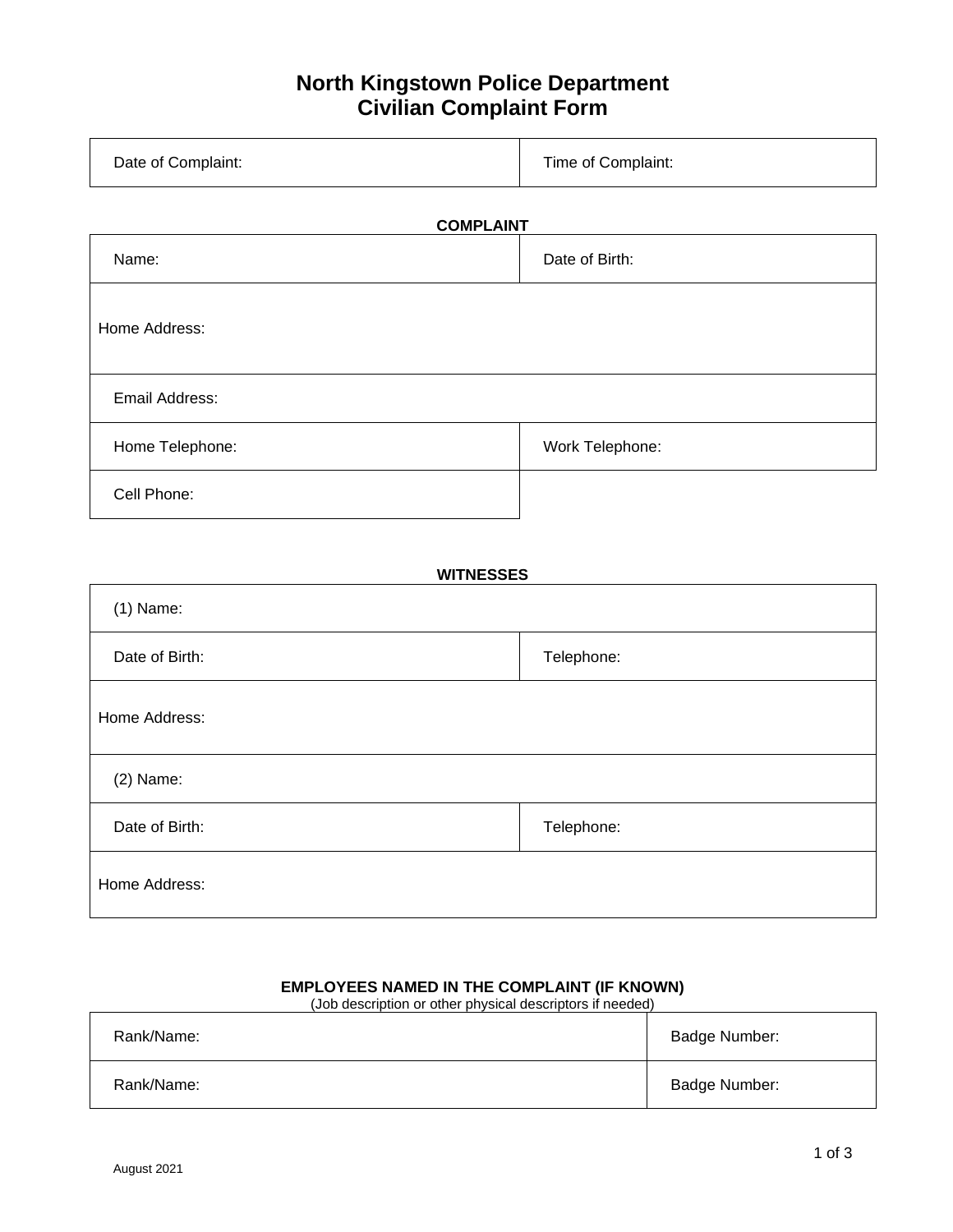#### **LOCATION OF COMPLAINT**

Location:

Date of Incident: Time of Incident:

#### **NATURE OF COMPLAINT (NARRATIVE)**

Please describe the nature of your complaint.

Present your complaint as briefly as possible; however, provide as much detail as possible.

Attach additional pages if necessary.